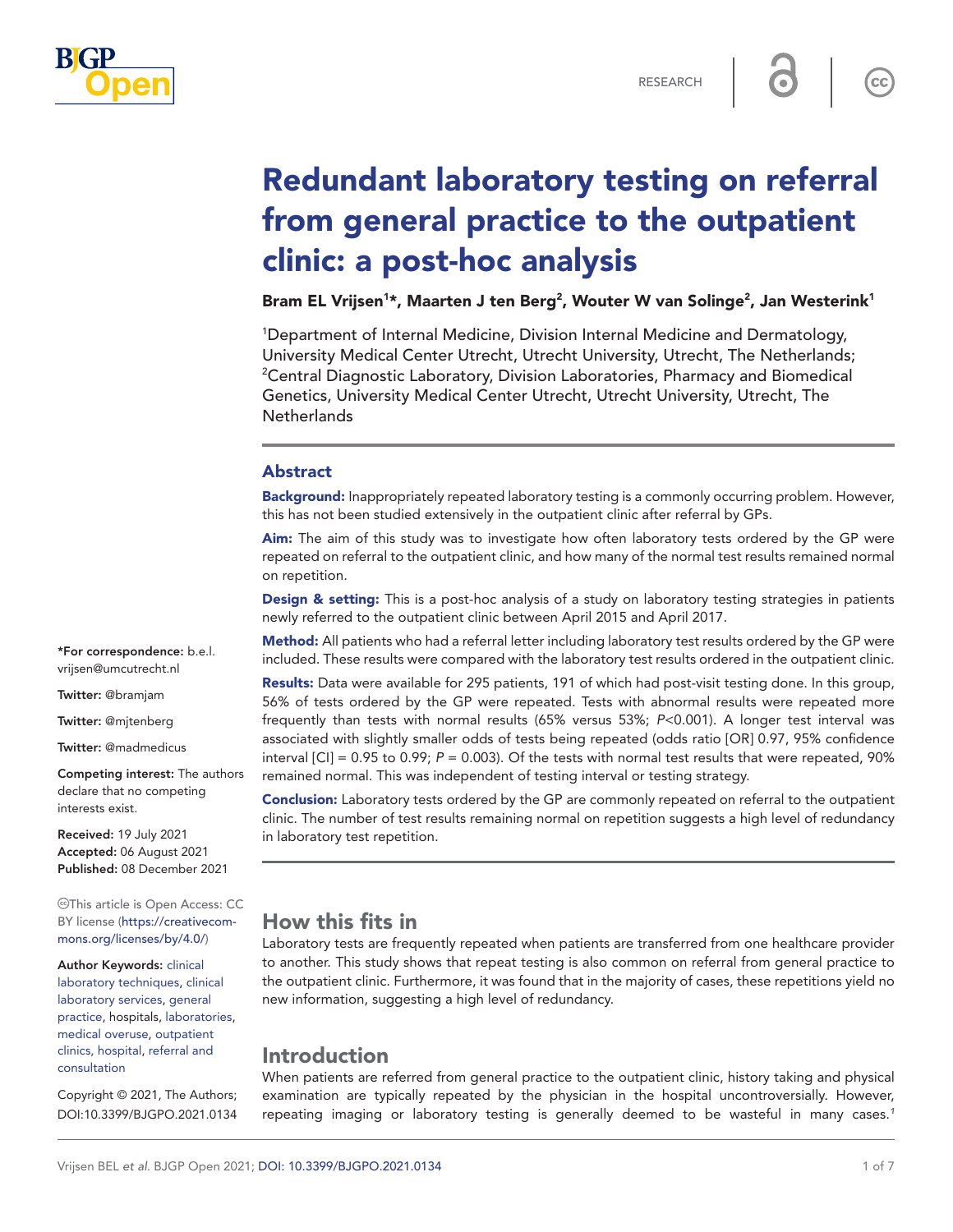Inappropriate duplicate testing is a frequently occurring example of overutilisation, with an estimated [2](#page-5-1)1% of overall laboratory tests being unwarranted.<sup>2</sup> Ordering unnecessary tests not only leads to increased healthcare costs, but can also compromise the diagnostic process by leading to more false positive results.*[3](#page-6-0)* Furthermore, overtesting places a burden on patients, by subjecting them to more phlebotomies and potential follow-up testing, which in turn can lead to anxiety about test results.*[4,5](#page-6-1)*

One of the causes of inappropriate repeat testing is unawareness that the test has already been ordered.*[6](#page-6-2)* This can occur when the care for patients is being transferred from one healthcare provider to another. For example, in transfers between emergency departments, duplication rates of 32%–88% have been found.*[7–11](#page-6-3)*

Repetition rates for patients being transferred from general practice to the hospital have been studied less extensively. One study, investigating repetition rates for patients who were admitted to the medical department of a hospital, found that 63% of tests ordered by the GPs in the previous year were repeated on admission.*[12](#page-6-4)*

For patients referred to the outpatient clinic, there are only data on repetition rates in patients referred for second opinions, where up to 90% of laboratory tests were repetitions of tests ordered by the original physician.*[13,14](#page-6-5)* Yet no data are available on patients newly referred to the outpatient clinic by their GP. Given the paucity of the data, a post-hoc analysis was performed of a previously published study by the authors on laboratory test strategies in the outpatient clinic.*[15](#page-6-6)*

The aim of the current study was to determine how often laboratory tests ordered by GPs are repeated in the outpatient clinic after referral, depending on the test, the test result, the test interval, and the laboratory test strategy at the outpatient clinic. Second, to discover how often tests with normal results remain normal on repetition, depending on the test, the test interval, and the laboratory test strategy at the outpatient clinic.

## Method

#### Setting and patient selection

This study is a post-hoc analysis of a study investigating the effect of pre-visit laboratory testing on the time to diagnosis in outpatients.*[15](#page-6-6)* In this previous study by the authors, patients newly referred to the internal medicine outpatient clinic of the University Medical Centre Utrecht (UMC Utrecht), a tertiary hospital in the Netherlands, from April 2015 to April 2017, were allocated to either pre-visit or post-visit laboratory testing.

In the pre-visit arm, patients had a standardised panel of laboratory tests done 1 hour before the first visit to the outpatient clinic, so the test results were available to the treating physician during the visit. In the post-visit arm, laboratory testing was done after the first visit at the discretion of the treating physician.

For the current study, all subjects were included for whom a referral letter from their GP was available that included laboratory test results. From these referral letters all results from laboratory tests, including test dates, were collected by one of the authors. Data on the laboratory testing done in the outpatient clinic were already available from the previous study.

#### Measures

All test results were classified as being either normal (that is, within the reference range) or abnormal (that is, outside of the reference range). Because the referral letters generally did not include reference intervals or information on which laboratory had performed the tests, the reference intervals could not be obtained. For this reason, the reference intervals of the laboratory of the UMC Utrecht were used.

Both leucocyte differentiation and urine screening, which comprise several different tests, were considered as one test each. Results were considered to be abnormal if ≥1 of the constituent tests were outside the reference range.

In several cases the reference range was adjusted, as for some tests a value below or above the reference range is generally clinically irrelevant. The lower limits of normal were removed for the activated partial thromboplastin time , C-reactive protein, creatinine, erythrocyte sedimentation rate (ESR), haemoglobin A1c, international normalised ratio, prothrombin time, and urea. The upper limits of normal were removed for vitamins B12 and D.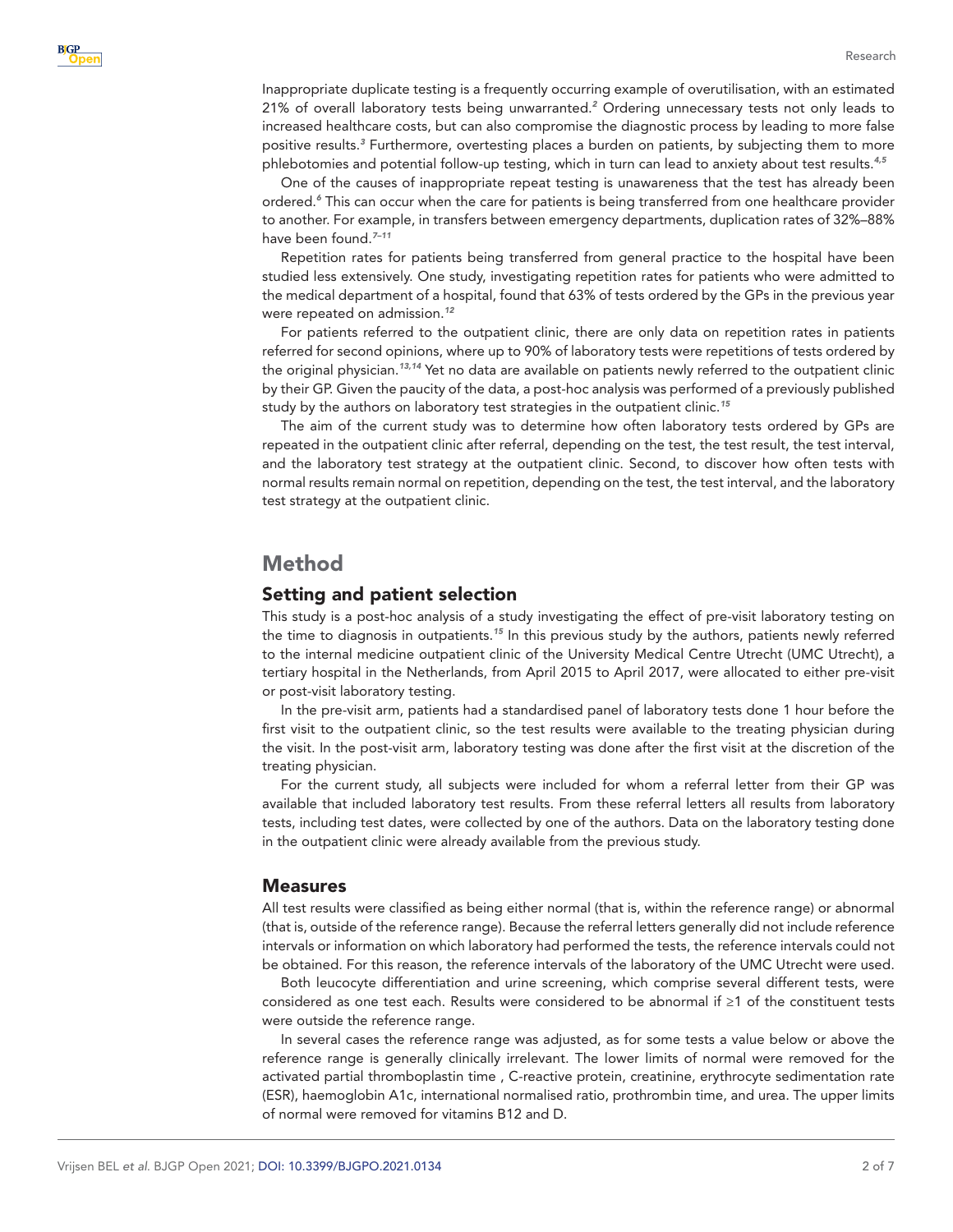<span id="page-2-0"></span>

| Table 1 Baseline characteristics     |                          |                           |  |  |
|--------------------------------------|--------------------------|---------------------------|--|--|
| Characteristic                       | <b>Pre-visit testing</b> | <b>Post-visit testing</b> |  |  |
| Total, n                             | 104                      | 191                       |  |  |
| Age, years (95% CI)                  | 53.4 (49.7 to 57.1)      | 52.3 (49.6 to 54.9)       |  |  |
| Female, n (%)                        | 66 (63)                  | 129 (68)                  |  |  |
| Referral reason, n (%) <sup>a</sup>  |                          |                           |  |  |
| Abdominal complaints                 | 12 (12)                  | 23(12)                    |  |  |
| Abnormal laboratory test             | 16(15)                   | 28 (15)                   |  |  |
| Anaemia                              | 12 (12)                  | 28 (15)                   |  |  |
| Fatique                              | 37 (36)                  | 47 (25)                   |  |  |
| Lymphadenopathy/suspected malignancy | 1(1)                     | 8(4)                      |  |  |
| Weight loss                          | 15 (14)                  | 29 (15)                   |  |  |
| Other                                | 24 (23)                  | 43 (23)                   |  |  |

<sup>a</sup>Categories are not exclusive.

For every test ordered by the GP, the test interval was calculated as the time in weeks between the test ordered by the GP and the date of the first visit to the outpatient clinic.

The laboratory strategy (either pre-visit testing or post-visit testing) was recorded 'as treated', meaning that all patients were assigned to the laboratory strategy they underwent in the original study, rather than the strategy to which they were originally allocated.

#### Outcomes

The primary outcome was the number of tests ordered by the GP that were repeated in the outpatient clinic. This was only studied in the patients who had undergone post-visit testing (because the standardised panels used in the pre-visit testing group inevitably lead to repeat testing, including the group would lead to inflated repetition rates). The secondary outcome was the number of repeated tests remaining normal on repetition. This was studied in all patients.

#### Statistical analysis

The difference in repetition rates for tests with normal versus abnormal results was statistically tested using the  $\chi^2$  test. ORs for tests being repeated, and for normal tests remaining normal on repetition depending on the time interval, were calculated using a logistic mixed-effects model, with the individual patients as random effect. The number of repeated tests and repeats of normal tests per patient were compared between laboratory testing strategies using the Wilcoxon rank-sum test. Repetition rates and rates of normal tests remaining normal were also calculated for the 10 most commonly ordered tests. All analyses were performed in R (version 4.0.3).

<span id="page-2-1"></span>**Table 2** Number of repeats of primary care physician's tests depending on laboratory testing strategy in the outpatient clinic

| Tests, normal results, and repeat tests,<br>median (IQR) | Pre-visit<br>testing<br>$(n = 104)$ | Post-visit<br>testing<br>$(n = 191)$ | P value                  |
|----------------------------------------------------------|-------------------------------------|--------------------------------------|--------------------------|
| <b>Tests</b>                                             | $12.5(8.8 - 17.0)$                  | 14.0 (10.0-18.0)                     |                          |
| Normal results                                           | $9.5(6.0 - 14.0)$                   | $11.0(8.0 - 14.0)$                   |                          |
| Repeats overall                                          | $9.5(6.0-13.0)$                     | $8.0(4.0 - 11.0)$                    | $P < 0.001$ <sup>a</sup> |
| Repeats of normal results                                | $8.0(3.8 - 10.0)$                   | $5.0(3.0-9.0)$                       | $P < 0.001$ <sup>a</sup> |

<sup>a</sup>Statistically tested using the Wilcoxon rank-sum test. IQR = interquartile range.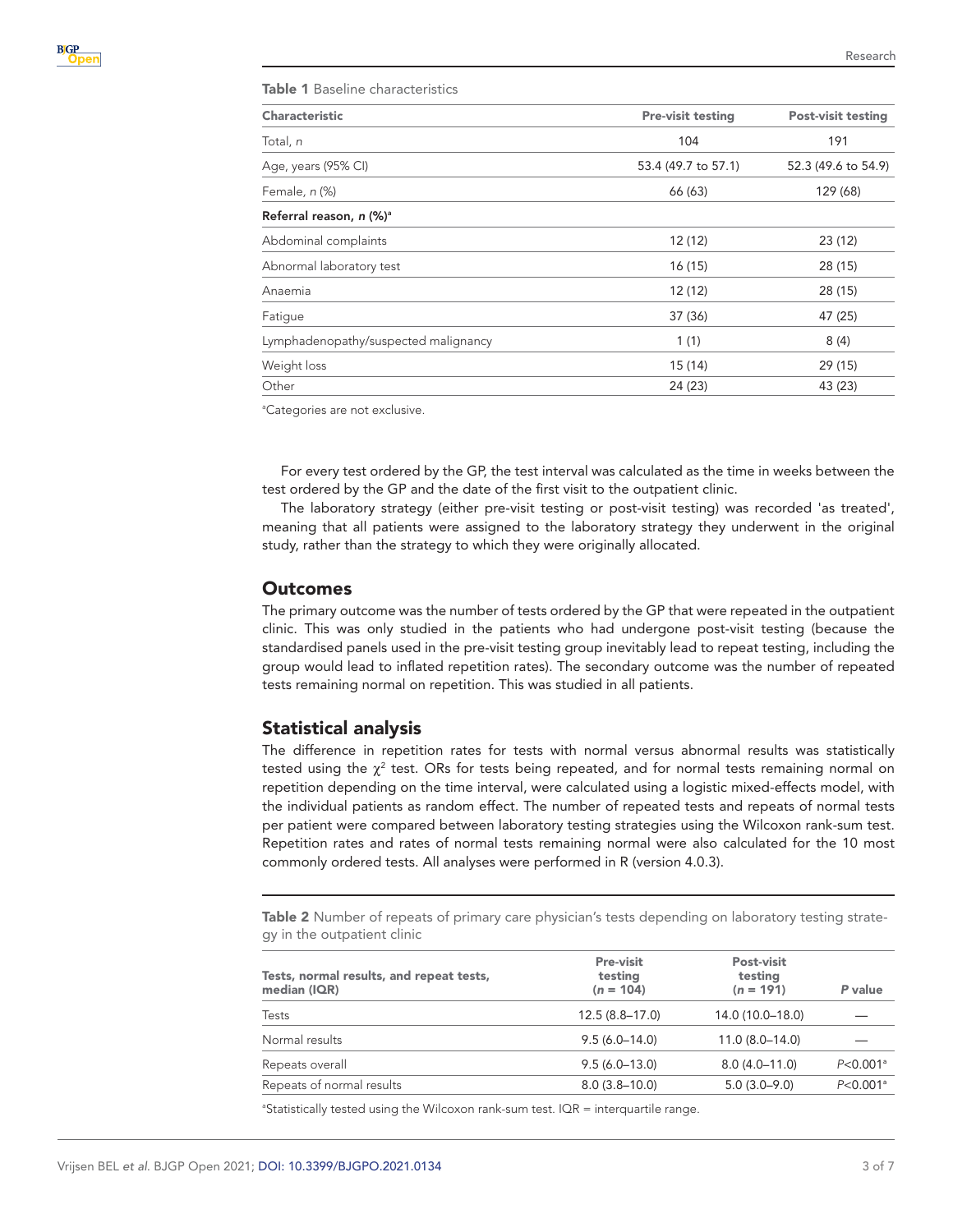<span id="page-3-0"></span>Table 3 Ten most commonly ordered tests with repetition rates and rates of normal tests remaining normal on retesting

| Test                   | Tests by primary<br>care physician, n | Repeats, $n$ $(\%)$ | Normal results on<br>first test being<br>repeated,<br>$n$ (%) | Normal repeats<br>remaining normal,<br>$n$ (%) |
|------------------------|---------------------------------------|---------------------|---------------------------------------------------------------|------------------------------------------------|
| Haemoglobin            | 247                                   | 217 (88)            | 141 (84)                                                      | 134 (95)                                       |
| <b>MCV</b>             | 237                                   | 204 (86)            | 170 (85)                                                      | 163 (96)                                       |
| Leucocytes             | 227                                   | 198 (87)            | 154 (85)                                                      | 136 (88)                                       |
| Creatinine             | 213                                   | 185 (87)            | 152 (85)                                                      | 147 (97)                                       |
| ESR                    | 198                                   | 151 (76)            | 96 (77)                                                       | 95 (99)                                        |
| TSH                    | 192                                   | 141 (73)            | 129 (75)                                                      | 125 (97)                                       |
| Glucose                | 191                                   | 114 (60)            | 73 (57)                                                       | 57 (78)                                        |
| Thrombocytes           | 188                                   | 162 (86)            | 142 (85)                                                      | 136 (96)                                       |
| <b>ALT</b>             | 164                                   | 136 (83)            | 111 (80)                                                      | 103 (93)                                       |
| Leucocyte differential | 156                                   | 114 (73)            | 106 (72)                                                      | 82 (77)                                        |
|                        |                                       |                     |                                                               |                                                |

ALT = alanine transaminase. ESR = erythrocyte sedimentation rate. MCV = mean corpuscular volume. TSH = thyroid stimulating hormone.

## Results

## Baseline characteristics

Of the 594 eligible subjects in the original study, referral letters could be retrieved in 449 cases (76%), 295 of which (66%) included laboratory test results. All 295 subjects were included in this study. The included patients visited the internal medicine outpatient clinic between April 2016 and November 2017. The mean age was 52.7 years ( $95\%$  CI = 50.5 to 54.8 years) and 66% were female. Pre-visit testing was done in 104 patients and post-visit testing in 191. Baseline characteristics of these patients are reported in *[Table 1](#page-2-0)*.

## Rate of repeated tests

In the post-visit testing group, the median number of laboratory tests ordered by the GP was 14.0 (interquartile range [IQR] 10.0–18.0) per patient, of which 8.0 (IQR 4.0–11.0) were repeated in the outpatient clinic. Overall, 1440 out of 2587 tests (56%) were repeated. Median time interval was 32 days (IQR 19–67 days). Tests with abnormal results were repeated more frequently than those with normal results (*n* = 337/516, 65% versus *n* = 1103/2071, 53%; *P*<0.001). A longer test interval was associated with slightly smaller odds of tests being repeated (OR 0.97, 95% CI =  $0.95$  to 0.99;  $P = 0.004$ .

The number of repeated tests per patient for the two different laboratory testing strategies is reported in *[Table 2](#page-2-1)*. Pre-visit testing led to more repetitions (median 9.5, IQR 6.0–13.0) compared with post-visit testing (median 8.0, IQR 4.0–11.0; *P*<0.001).

The 10 tests most commonly ordered by the GPs are listed in *[Table 3](#page-3-0)*. At the top of this list are haemoglobin, mean corpuscular volume (MCV), <span id="page-3-1"></span>Table 4 Tests with the highest rates of normal test results becoming abnormal on retesting

| Test                   | Normal results<br>being repeated,<br>n (% of normal<br>results) | Normal<br>repeats<br>remaining<br>normal,<br>n (% of<br>normal<br>repeats) |
|------------------------|-----------------------------------------------------------------|----------------------------------------------------------------------------|
| Urine screening        | 14 (82)                                                         | 4 (29)                                                                     |
| Creatine kinase        | 2(22)                                                           | 1(50)                                                                      |
| Ir∩n                   | 3(14)                                                           | 2(67)                                                                      |
| Cholesterol            | 4(6)                                                            | 3(75)                                                                      |
| Reticulocytes          | 8 (29)                                                          | 6 (75)                                                                     |
| Leucocyte differential | 106 (72)                                                        | 82 (77)                                                                    |
| Potassium              | 90 (74)                                                         | 70 (78)                                                                    |
| Glucose                | 73 (57)                                                         | 57 (78)                                                                    |
| Sodium                 | 83 (75)                                                         | 67 (81)                                                                    |
| Ferritin               | 11 (31)                                                         | 9(82)                                                                      |
|                        |                                                                 |                                                                            |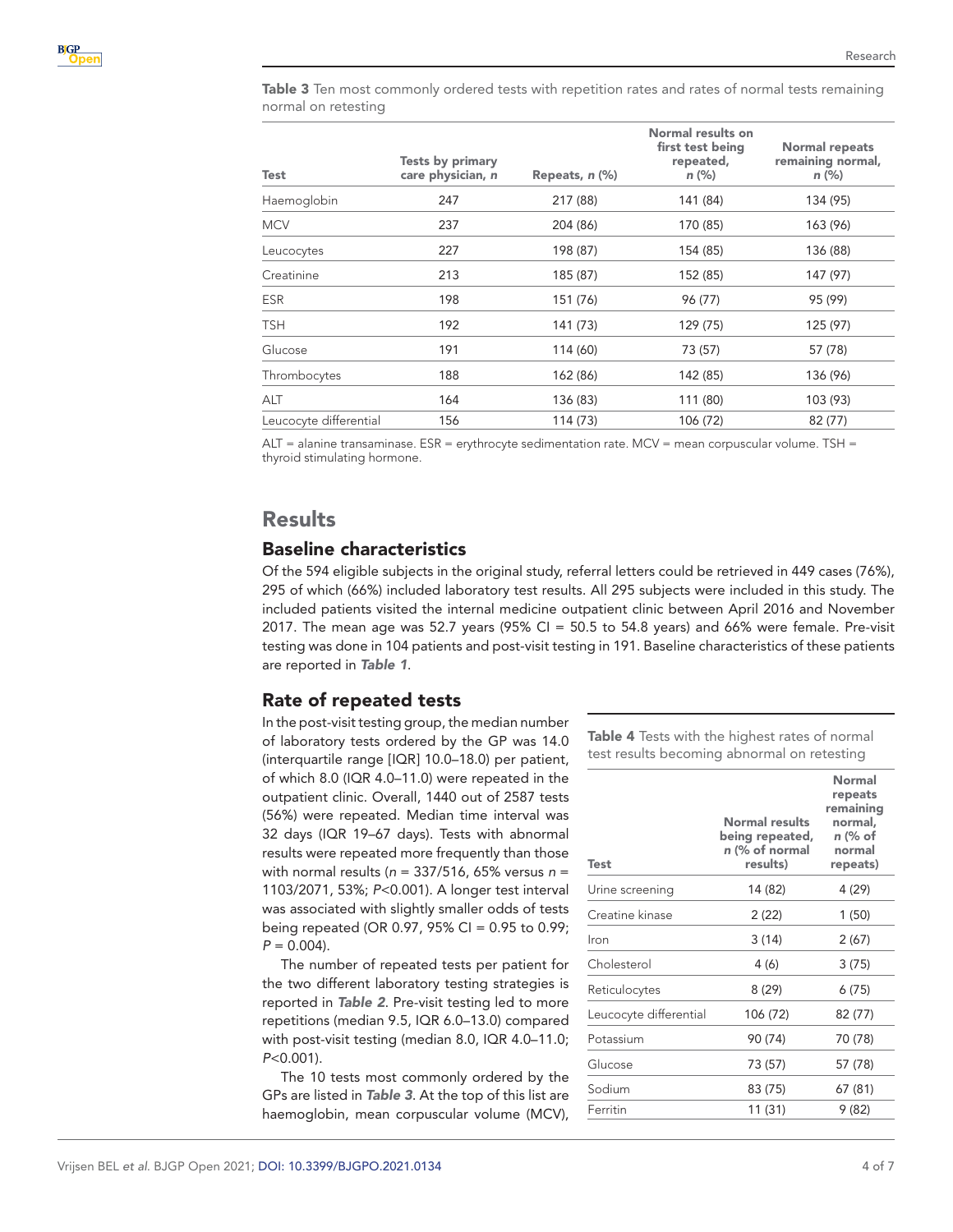

and white blood cell count. With the exception of glucose, the tests most commonly ordered by the GPs are also among the most commonly repeated tests, with common haematology parameters and creatinine being repeated in >85% of cases.

## Rate of repeated tests remaining normal

Of all tests with normal results that were repeated in both the pre-visit and post-visit testing groups, 1678 (90%) remained normal on repetition. This was independent of the testing interval (OR 0.99, 95% CI = 0.97 to 1.01; *P* = 0.1) or testing strategy (OR 1.06, 95% CI = 0.73 to 1.53; *P* = 0.76).

The rates of normal test results remaining normal on repetition were even higher for the most commonly ordered tests: >95% of the repeated tests for normal results of haemoglobin, MCV, creatinine, ESR, thyroid stimulating hormone (TSH), and thrombocyte count remained normal (*[Table 3](#page-3-0)*).

The tests with the highest rates of normal test results becoming abnormal on repetition are shown in *[Table 4](#page-3-1)*. Urine screening was the only test in which normal test results became abnormal on repetition in the majority of cases.

# **Discussion**

#### Summary

This study shows that repeated ordering of tests is common on referral from general practice, with 56% of tests ordered by the GP being repeated in the outpatient clinic.

To the authors' knowledge, this study is the first to specifically investigate the rate of repeating laboratory tests on referral from the GP to the outpatient clinic.

It was found that tests with normal results were repeated only slightly less frequently than tests with abnormal results. In the majority of cases, tests with normal results remained normal on repetition, which suggests a high level of redundancy in laboratory test repetition. This may be especially true for tests such as the ESR, TSH, or creatinine, which are known to be generally stable over time, and almost never became abnormal on repetition in this study.

#### Strengths and limitations

One strength of this study is that it includes an unselected group of patients with a wide variety of referral reasons, which increases the external validity of the study (the original study*[15](#page-6-6)* included all newly referred patients to the outpatient clinic).

This study also has several limitations. First, there was no information available to determine why the treating physicians at the outpatient clinic decided to repeat some tests. Consequently, the appropriateness of these repetitions using retrospective data could not be quantified. Second, this study was conducted in a single tertiary centre, so the results may not be applicable to other settings. Finally, the hospital's reference ranges were also used for the tests ordered by the primary care physicians in other laboratories, because those laboratories' reference ranges were not available. As a result, several laboratory tests may have been misclassified as either normal or abnormal.

## Comparison with existing literature

The repetition rate found in this study is significantly higher than in a previous Dutch study, which, when studying data from patients who had laboratory testing done both at the primary care physician and at the hospital, found only 0.5% of laboratory tests to be duplicates.*[16](#page-6-7)* In that study, however, the number of duplicate tests was compared with the total number of tests performed at the hospital's laboratory, not just the tests performed on newly referred patients. Furthermore, it only considered tests to be duplicates if repeated within a 7-day time period.

The results of the present study can also be compared with data from studies investigating a similar question but in a different setting. For example, one study focused on repetitions of laboratory tests ordered by the primary care physician for patients on admission to the hospital.*[12](#page-6-4)* In this study, 300 consecutive patients who had been admitted to the medical department of a general hospital were included. Their primary care physicians were asked to provide information on laboratory testing performed in the previous year. Data were available for 202 patients, and showed that 63% of the tests ordered by the primary care physician in the previous year were repeated on admission. However, as these patients were admitted to the hospital, there was an a priori higher chance of the results from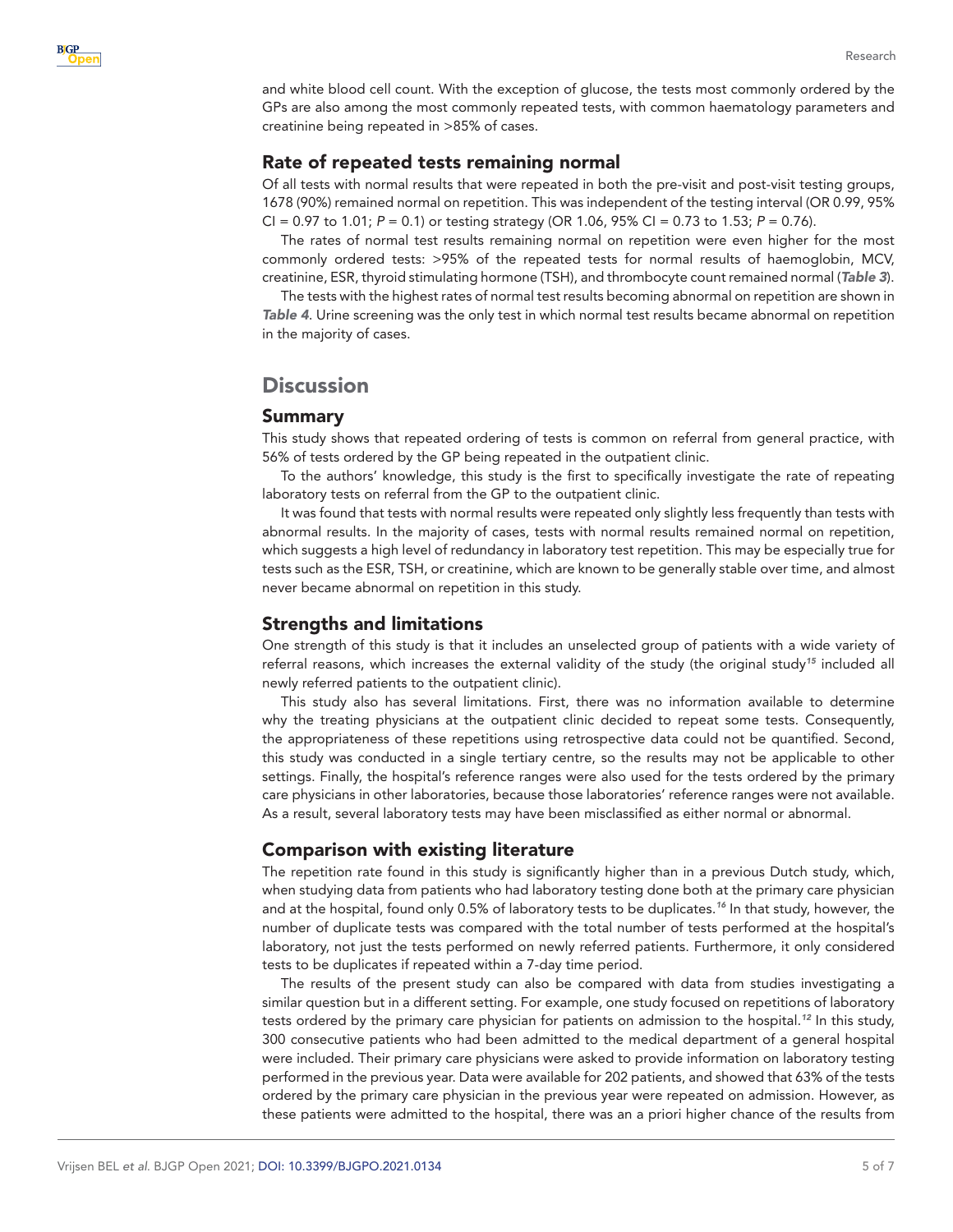the repeated test being abnormal. This underlines the notion that repetition of a laboratory test does not necessarily mean redundancy, as the patient's condition might change rapidly.

The definition of whether or not a repeated test is redundant is hampered by the absence of good data and guidelines, as well as by reasons related to the psychology of both the patient and the doctor. In many cases, therefore, tests may not be entirely appropriate or inappropriate, but rather fall into a grey zone.*[17](#page-6-8)*

Appropriateness of repeated laboratory test is thus often simplified. For example, one study simply defined repeat tests as appropriate if the results of the initial tests were available to the physician ordering the repeat test, on the basis that there must have been a good reason for repeating.*[12](#page-6-4)*

Two other studies that have focused on repetition rates on transfer between hospitals have also investigated the appropriateness of repeat testing, using expert panels to assess each test separately. Respectively, they found 63% and 99.5% of repetitions to be inappropriate.*[8,10](#page-6-9)* No studies could be found on whether or not the physician requesting the tests thought of these retests as redundant, or what the reasons for the retesting were.

There are several possible causes of inappropriate repeat testing. The physician in the outpatient clinic may not be aware of the existing data owing to insufficient preparation. This may be because of time constraints, or it could be that physicians fail to read referral letters because they believe them to be of poor quality.*[18](#page-6-10)* Another potential reason is that the results from the first test are not available to the doctor, or are only available in an unsuitable format such as a hard copy on paper, or embedded in a referral letter that has been faxed or sent as a PDF. Furthermore, doctors might distrust the results included in the referral letter based on biased attitudes towards other laboratories. This may be compounded by the differences in reference ranges between laboratories, which make it more difficult for clinicians to correctly interpret the test result. This can also account for doctors wanting a baseline measurement in their own electronic patient file for future reference. Besides these, there could also be psychological reasons involved, including the physician's risk aversion and the perceived expectations of the patient.*[19,20](#page-6-11)*

#### Implications for research and practice

The high prevalence of repeat testing, a significant proportion of which is likely to be redundant, provides an important target for improving laboratory test utilisation. By reducing the burden of venipunctures and unnecessary follow-up testing, this can lead to cost savings and improved patient care.

Possible interventions may consist of making the test results ordered by the GP more readily available to other healthcare professionals (for instance, by the coupling of different laboratory information systems) so the electronic medical records can provide clinicians with an integrated view of all laboratory tests performed either in the hospital or elsewhere.*[21](#page-6-12)* Whether this would actually reduce test repetitions warrants further study.

#### Funding

The authors did not receive any funding for this study.

#### Ethical approval

The local Institutional Review Board deemed the study exempt from review.

#### **Provenance**

Freely submitted; externally peer reviewed.

#### Acknowledgements

The authors would like to thank all patients who participated in the study.

# References

- <span id="page-5-0"></span>1. Van Walraven C, Raymond M. Population-based study of repeat laboratory testing. *Clin Chem* 2003; 49(12): 1997–2005. DOI: <https://doi.org/10.1373/clinchem.2003.021220>
- <span id="page-5-1"></span>2. Zhi M, Ding EL, Theisen-Toupal J, *et al*. The landscape of inappropriate laboratory testing: a 15-year meta-analysis. *PLoS One* 2013; 8(11): e78962. DOI: <https://doi.org/10.1371/journal.pone.0078962>